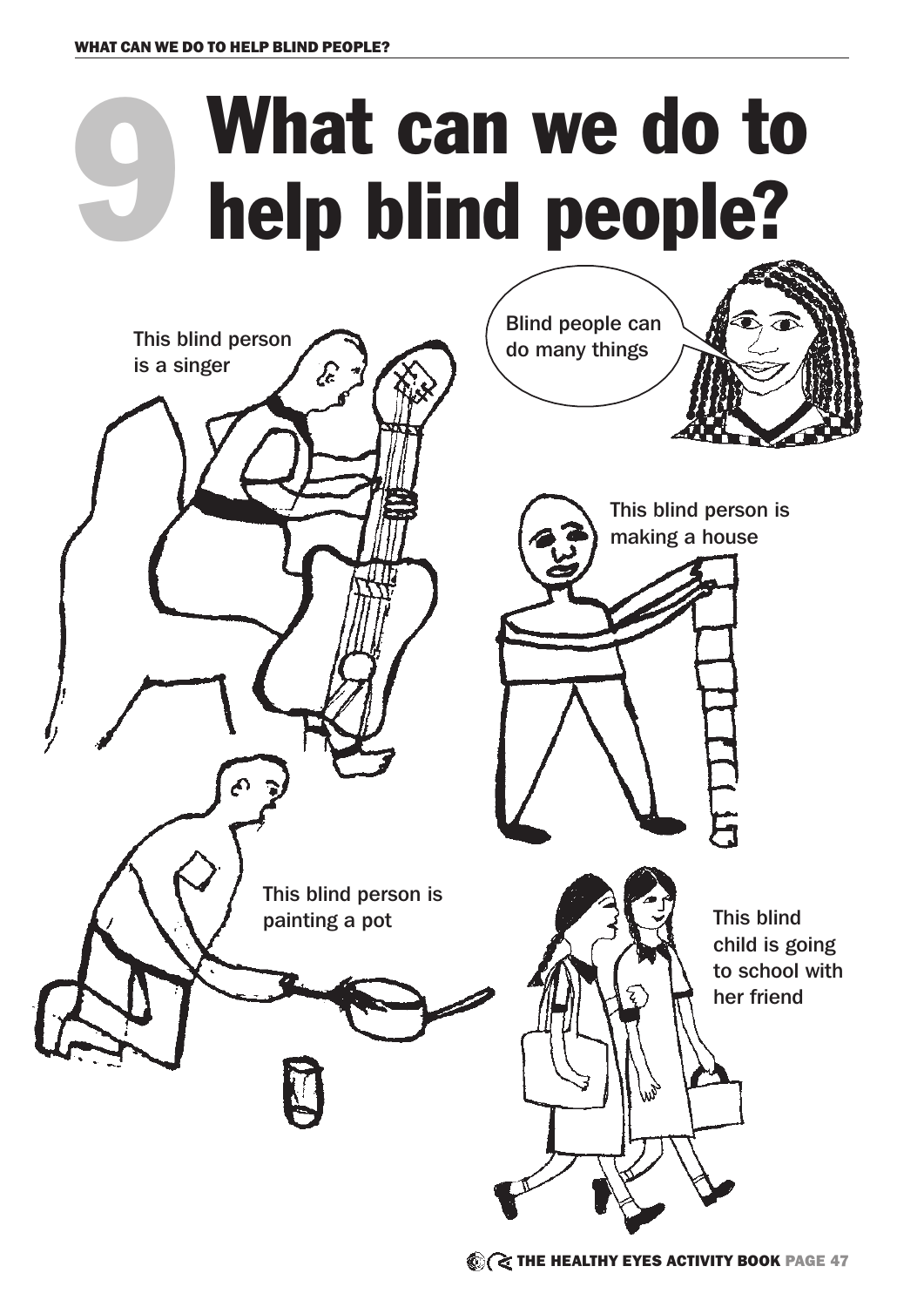

*Do you know anyone who is blind? What can that person do? Make a list in class.*

|                  | <b>Name</b>          | What they do        |
|------------------|----------------------|---------------------|
| $\mathbf 1$      | <b>Stevie Wonder</b> | Singer and musician |
| 2 <sup>1</sup>   | Mr Piri              | <b>Teacher</b>      |
| 3                |                      |                     |
| $\overline{4}$   |                      |                     |
| 5                |                      |                     |
| $6\phantom{a}$   |                      |                     |
| $\overline{7}$   |                      |                     |
| 8                |                      |                     |
| $\boldsymbol{9}$ |                      |                     |
| 10               |                      |                     |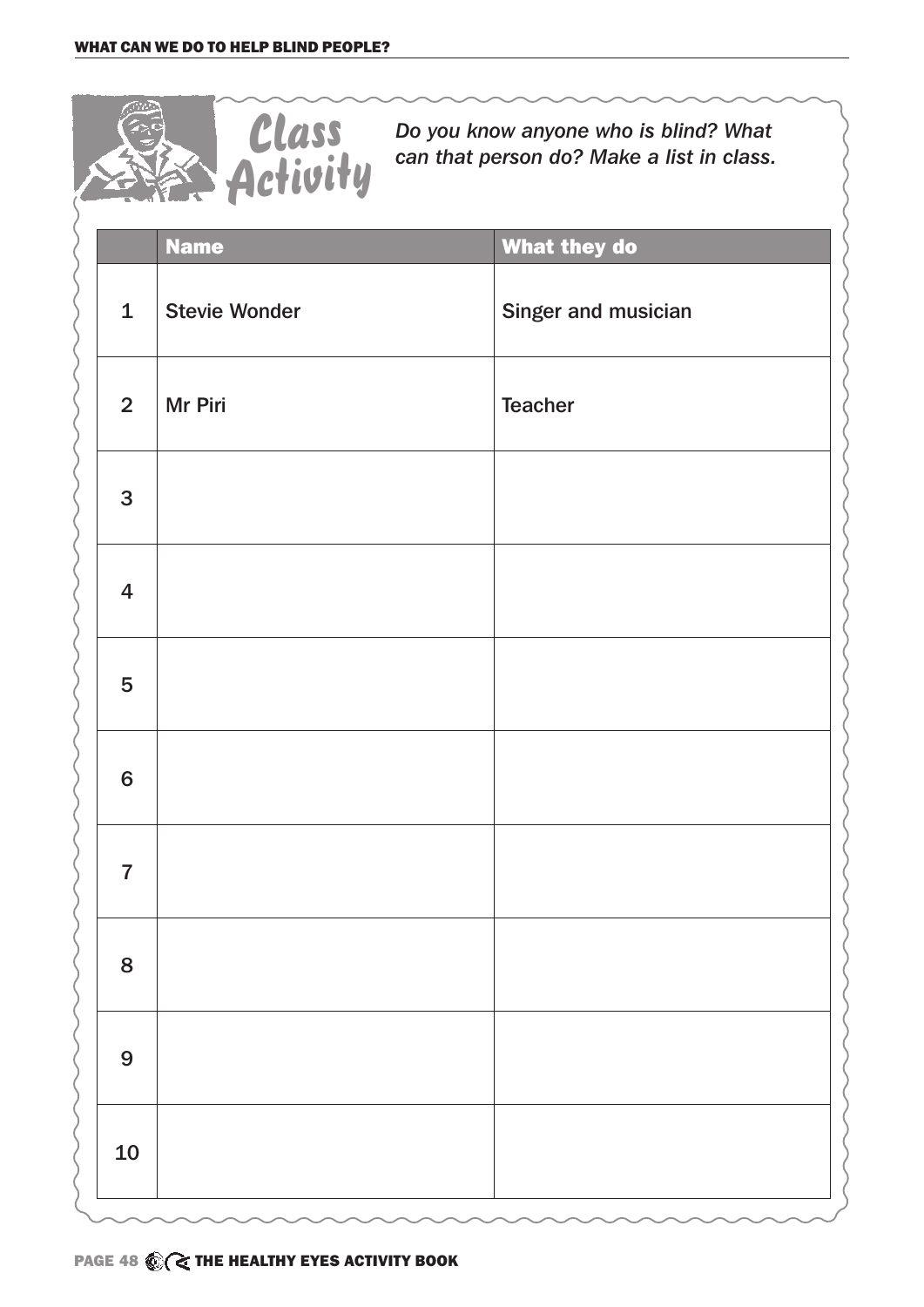## How can we help those who are blind?



If you want to help a blind person, first take the person to an eye doctor. The eye doctor will be able to tell you if the blindness can be cured or not.



Think well of blind people

If the blindness cannot be cured, does it mean that the person is useless? No. Blind people can do many things. Think of their ability, not their disability!



## Talk well to blind people

When meeting a blind person, say who you are.



During conversations, address a blind person by name. If you are leaving the room, tell him or her so that he or she doesn't talk to himself or herself.